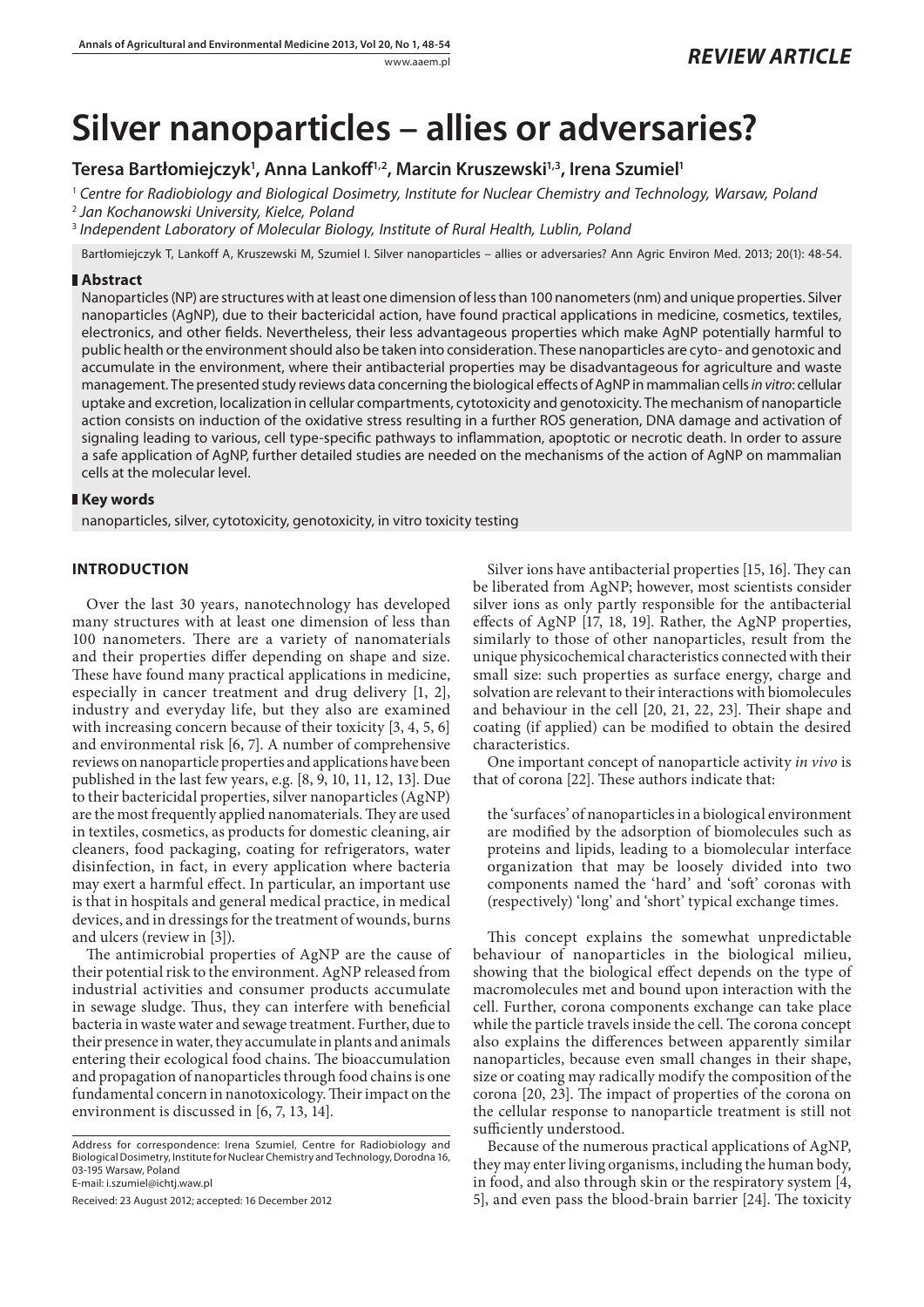of AgNP *in vivo* and *in vitro*, in eukaryotic cells was recently reviewed in [11]. Here, experimental data are reviewed concerning the impact of AgNP on biological functions, as studied in various mammalian cellular models, originating from human or animal normal and cancer cells.

#### **UPTAKE OF AgNP AND THEIR INTRACELLULAR LOCALIZATION**

All nanoparticles are taken up by mammalian cells by such mechanisms as pinocytosis, endocytosis dependent on caveolae and lipid raft composition, clathrin-dependent endocytosis and phagocytosis [25]. AgNP are no exception in this respect: as shown in [25], normal human lung fibroblasts (IMR-90) and human glioblastoma (U251) take up AgNP by clathrin-dependent endocytosis and macropinocytosis. Uptake kinetics, intracellular localisation and exocytosis depend on nanoparticle size, surface characteristics (including coating type, if any), as well as on the ability to form aggregates. Also, the cell type affects the uptake kinetics. In the case of AgNP(6-20 nm), they were usually present inside the cells after a 2h treatment and the uptake was linear during the 2h-48h exposure [25] and resulted from a balance between exo- and endocytosis. It took 48 h to expel 66% of AgNP taken up during 2h incubation, showing that exocytosis was significantly slower than endocytosis in the examined cells and that probably some of the remaining AgNP were localized in an inaccessible cellular compartment. An example of the uptake dependence on cell type is given in [26]: AgNP were detected in human blood monocytes (CD14+) but not in T-cells (CD3+). A review paper [27] summarizes the data on relations between nanoparticle size and uptake mechanisms and points to their inconsistence. It seems that the particle size is less important than the physicochemical properties. The mechanisms of AgNP uptake, transport pathways inside the cell and cellular targets are diagrammatically presented in Fig. 1.



**Figure 1.** Diagram showing the AgNP uptake, transport pathways inside the cell and cellular targets

The intracellular sites of localization of AgNP vary depending on the cell type and the method applied. Specific staining of cellular structures (endo-lysosomes, nuclei, Golgi complex and endoplasmatic reticulum) in human mesenchymal stem cells (hMSC) with the use of fluorescent probes showed that AgNP ( $50 \pm 20$  nm) were present mainly within endo-lysosomal structures. They were absent in the cell nucleus, endoplasmic reticulum or Golgi complex. They also formed agglomerates in the perinuclear region [28].

In contrast with these observations with the use of a light microscope, the transmission electron microscopic (TEM) analysis indicated the presence of AgNP inside the mitochondria and nucleus, as stated in the paper by Asharani mentioned above [25]. According to those authors, this observation implicates the direct involvement of AgNP in the mitochondrial and DNA damage. Others found AgNP (20- 40 nm) in rat alveolar epithelial cells (R3-1) as aggregates or single particles in the cytosol, in the nucleus and in the nuclear membrane 30 min. after AgNP exposure [29]. Similarly, AgNP (20 nm) were found in the cytoplasm, mitochondria and nuclei of human cell lines, A549 and HepG2 [11]. Fig. 2 shows an example of TEM microphotograph of AgNP (20 nm) in the cytoplasm of A549 cells.



**Figure 2.** Transmission electron microscope image of silver nanoparticles in cytoplasm of A549 (lung adenocarcinoma epithelial) cells treated with AgNP (20 nm) for 48 h at concentration 50 µg/ml

As can be concluded from this brief review, AgNP uptake and localisation in the cell depend on the cell type and the specific analysis method applied; the surface properties and size of AgNP also are important factors.

#### **INHIBITION OF PROLIFERATION AND CELL DEATH**

Examination of AgNP action *in vivo* demonstrated the cytotoxic effects of AgNP in eukaryotic organisms (reviewed in [11]. Experiments *in vitro* with the use of various types of cellular models not only confirmed the cytotoxicity but also allowed analysis of the molecular mechanisms of AgNP action, such as proliferation inhibition, apoptotic or necrotic death, alterations in the expression of genes essential for survival, and the pathways leading to genetic damage.

Cytotoxicity *in vitro* is usually estimated with the use of colorimetric tests; their principle is the reduction of tetrazolium salts, MTT (3-(4,5-dimethylthiazol-2-yl)-2,5 diphenyltetrazolium bromide) or XTT (2,3-bis-(2-methoxy-4-nitro-5-sulfophenyl)-2H-tetrazolium-5-carboxanilide) to formazan. The reduction is carried out by a mitochondrial reductase and is an indirect measure of cell population viability and proof of an undamaged mitochondrial respiratory chain. Examples of MTT test application for AgNP cytotoxicity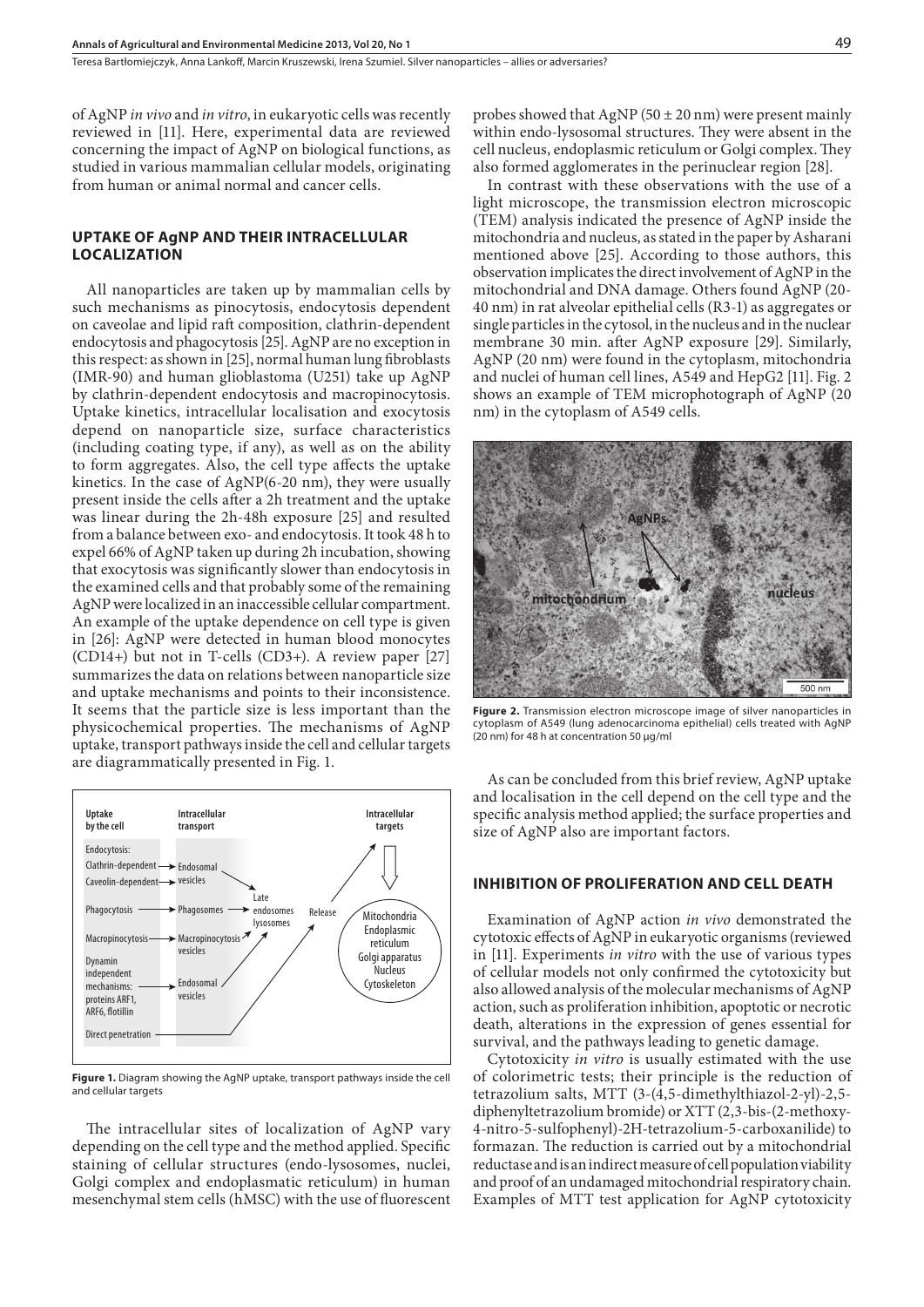estimations can be found e.g. in [30]: AgNP (69 nm) inhibited proliferation of RAW264.7 cells in a concentration and time dependent way. Smaller size AgNP (20 nm) were shown to be more effective than the larger ones. Another paper [31] reported the dependence of the MTT-measured AgNP cytotoxicity on their size and agglomeration/ aggregation state. The 3 human cell lines tested were THP1 (leukemic monocyte-like cells*)*, HepG2 (hepatocellular liver carcinoma) and A549 (lung adenocarcinoma epithelial cells). Among these cell lines, the HepG2 proved to be the most sensitive and THP1 the most resistant. Typically, the cytotoxic effect was in proportion to AgNP concentration and incubation time (the latter with the exception of HepG2 cells). The agglomeration state of AgNP affected the examined cell types to various extents apparently related to the cellular binding and uptake. Also, the resistance of THP1 cells which are 'professional phagocytes' seems to be related to their high endocytotic and exocytic activities.

The cytotoxic effect of AgNP treatment can also be evaluated by the propidium iodide (PI) assay. This dye is membrane impermeant and thus, viable cells are not stained, hence the common PI application for identifying dead cells. Fig. 3 shows the result of the PI assay for A549 cells [31].The dependence of the cytotoxic effect on AgNP concentration and time of treatment can be seen.



**Figure 3.** Cytotoxic effect of treatment of A549 cells with increasing concentrations (10, 50 and 100 µg/ml) of AgNP (20 nm) evaluated by the propidium iodide assay. Standard deviation indicated. Asterisks denote statistically significant difference (*P* < 0.05) from the respective control. Data for the plot taken from Lankoff et al. [31]

Similar cytotoxicity determinations were carried out by other authors who also determined the cell death type. Human fibrosarcoma HT-1080 and A431 human epithelial carcinoma cells were treated overnight with 7-20 nm spherical AgNP (0-50 µg/ml) and cytotoxicity determined by the XTT test [32]. The viability decreased in proportion to the AgNP concentration. The cell death type depended on the AgNP concentration. Apoptosis (with the characteristic pattern of DNA fragmentation) was seen at the lower concentration range; the onset of apoptosis monitored with caspase-3 assay was 0.78 µg/ml in HT-1080 cells and 1.56 µg/ml in A431cells, whereas the concentration causing necrotic death was equal  $(12.5 \mu g/ml)$  in both cell lines.

One of the early studies on the difference in cellular sensitivity to the cytotoxic action of AgNP was that carried out on mouse fibroblasts NIH3T3 and human colorectal carcinoma HCT116 cells [33]. The cells differed considerably in the response to AgNP (1 – 100 nm). Incubation of NIH3T3 cells with AgNP at the concentration of 50 µg/ml for 24h induced apoptosis (estimated from PARP cleavage), whereas after the same treatment apoptosis was not detected in HCT116 cells. Interestingly, in both cell lines p53 and c-Jun N-terminal kinase were activated. However, in HCT116 cells, an increased expression of the anti-apoptotic protein BCL-2 (B-cell lymphoma 2) was observed, thus explaining the resistance to AgNP. In contrast, ROS (reactive oxygen species) was generated by mitochondria in NIH3T3 cells, followed by JNK activation and translocation to mitochondria of the proapoptotic BAX (Bcl-2-associated X protein). The result was the release of the mitochondrial cytochrome c and apoptosis.

The cytotoxic effect of AgNP treatment often is often due to enhanced expression of apoptosis-related genes and the induction of apoptotic death. This is the case in 2 cell lines, human colon adenocarcinoma HT29 and baby hamster kidney, BHK-21,where AgNP (20 nm) treatment at 11 µg/ml induced apoptosis [34]. Using real-time polymerase chain reaction (RT-PCR) that enables quantitative estimation of the products of amplification of the chosen genes, expression profiles were obtained of pro-apoptotic and anti-apoptotic genes. Expression of the pro-apoptotic genes, such as *BAK, BAD*, *C-MYC* and caspase 3 gene, increased in AgNP treated cells, whereas that of the anti-apoptotic genes (*BCL-2*, *BCL-X*<sub>L</sub>) decreased. Importantly, there was a pronounced increase in the expression of *P53,* pointing to the p53-dependent apoptotic mechanism.

The size-dependent cellular toxicity of AgNP 10, 50, and 100 nm and cell death type were examined in MC3T3-E1 and PC12 cells [35]. The cytotoxic effect was size- and dosedependent as well as cell type dependent: the treatment caused apoptotic death in the MC3T3-E1 cells, and necrosis in the PC12 cells. AgNP (10 nm) were more toxic than the larger (50 and 100 nm) particles.

Although usually inhibition of cell proliferation was observed upon incubation with AgNP, there is one example of its stimulation. In HepG2 cells incubated with AgNP at concentrations up to 0.5 mg/l no cytotoxic effect was observed, and the proliferation rate was higher than that in the untreated cell culture [18]. Exposure to AgNP >1.0 mg/l gave a considerable cytotoxicity and increased the frequency of micronucleus formation. In contrast, in the rat coronary endothelial cells (CEC), AgNP (45 nm) at low concentrations (1.0-10 µg/ml) inhibited proliferation, whereas at high concentrations (50-100 µg/ml) stimulated it. The stimulation was dependent on nitric oxide generation, in particular, on activation of nitric oxide synthase (eNOS) resulting from the phosphorylation of serine 1177. The stimulated proliferation was blocked by the eNOS inhibitor, NG-nitro-L-arginine methyl ester [36].

Growth stimulation by low concentrations of AgNP, such as described in [18], is caused by ROS generated in the treated cells. AgNP, similarly to other types of nanoparticles, cause oxidative stress (see the following section). This effect of ROS has been known for some time. Growth factor receptors that have tyrosine kinase activity are inactivated by tyrosine phosphatases, enzymes which contain cysteine residue in their catalytic site. Due to the specific structure of the site, the cysteine residue is extremely sensitive to oxidation. Hence, intracellular ROS generation is the cause of the phosphatase inactivation. There follows a shift in the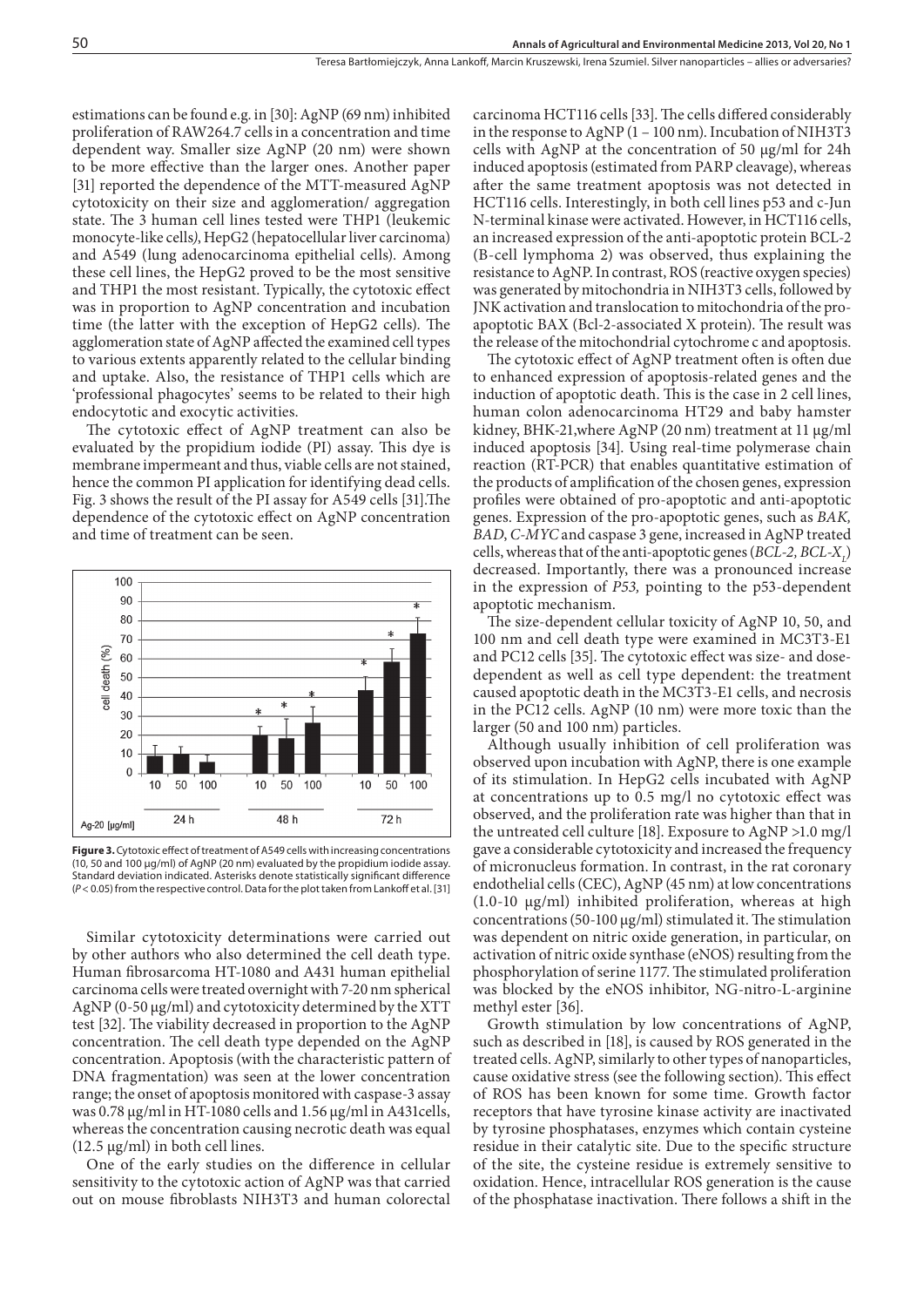Teresa Bartłomiejczyk, Anna Lankoff, Marcin Kruszewski, Irena Szumiel . Silver nanoparticles – allies or adversaries?

equilibrium between the active and inactive forms of the receptor kinases resulting in an apparent activation of the kinase activity. Thus, proliferation is stimulated, although there is no ligand-mediated activation of the receptor [37].

In summary, the results of the experiments with AgNP *in vitro* show that the cytotoxic effects depend on nanoparticle size and surface properties, concentration, time of treatment and cell type-specific response. The lack of standards in nanoparticle research makes the comparisons of cytotoxic effects difficult or impossible. Nevertheless, it is obvious that AgNP can exert toxic effects and are potentially harmful to public health and the environment.

#### **OXIDATIVE STRESS**

Under physiological conditions, reactive oxygen species (ROS) are present in every cell, being produced by the mitochondrial and cytoplasmic oxidation processes. Under environmental stress, the cell reacts by increased ROS generation and this leads to imbalance between ROS generation and their neutralisation by antioxidative enzymes and low molecular weight antioxidants, among others by glutathione. This disturbance of the redox equilibrium is defined as oxidative stress. Under conditions of oxidative stress the cell accumulates ROS, and the antioxidative response that follows involves modifications in signalling pathways, among them – activation of mitogen activated protein kinases (MAPK) and release of pro-inflammatory cytokines. ROS are highly reactive and thus, able to modify cellular components, among them DNA. The oxidative damage thus inflicted leads to genotoxic effects, discussed further in the text.

ROS increase due to nanoparticle treatment has been shown to be the key factor in the biological effects *in vivo* and *in vitro* [17, 19, 29, 38, 39, 40, 41]. From the TEM microphotographs it can be judged that AgNP of various size and shape accumulate in the mitochondria. It is possible that this is the direct cause of mitochondrial damage and the disturbed function of the respiratory chain resulting in ROS generation and oxidative stress. An example of such response is that of BRL 3A rat liver cells to AgNP (15 and 100 nm) treatment [39]. The cellular level of ROS (determined using the dichlorodihydrofluorescein diacetate method) increased in a AgNP concentration-dependent manner and reached a maximum at 6h. Treatment at 25 and 50 µg/ml resulted in an approximately 10-fold increase in ROS generation as compared to the control. The effect of Ag NP on mitochondrial membrane potential (MMP) was evaluated after a 24h exposure to AgNP using the rhodamine 123 uptake assay. The results indicated that there was a significant decrease (80%) of MMP both at 25 and 50 µg/ml AgNP. Also, a significant depletion of GSH (by 70% relative to control) was observed at 25 µg/ml AgNP. In all these tests the results did not depend on AgNP size, in contrast with other reports. A decrease in the cellular glutathione content after AgNP treatment was also observed in mouse RAW264.7 cells [30].

The influence of AgNP size on the extent of oxidative stress was stated in rat macrophages: 24h treatment with AgNP 15 nm, AgNC -30 nm and AgNC- 55 nm gave the most pronounced ROS increase in the case of the 15 nm particles [42]. Consistently, antioxidant treatment exerted a protective effect: N-acetyl-L-cysteine (NAC) prevented the significant ROS increase noted in human Chang liver cells treated with AgNP (28 -35 nm) [43]. NAC also decreased AgNP toxicity and DNA damage in human hepatoma cells, HepG2 [19]. Similarly, a strong protective effect of antioxidants from *Gentiana asclepiadea* flower and haulm extracts was observed in HEK 293 cells treated with AgNP (20 nm): oxidative DNA base lesions and strand breaks were considerably diminished [44, 45].

Enhanced expression of genes coding antioxidative defense proteins is a typical feature of the response to oxidative stress. In HepG2 cells treated for 24h with 0.2 µg/ml AgNP (5-10 nm), RT-PCR was applied to analyze the expression of SOD1 (superoxide dismutase 1), GPx1 (glutathione peroxidase 1) and catalase [19]. The mRNA levels of catalase and SOD1 (but not GPx1) were significantly higher than those in the untreated cells. Another set of genes was examined in HeLa cells after 4h incubation with AgNP (5-10 nm): heme oxygenase (HO-1), metallothionein-2A (MT-2A) and heat shock protein 70 (HSP70). Expression of *MT-2A* and *HO-1*  significantly increased, whereas that of *HSP70* remained unchanged [46]. Similar observations were made in IMR-90 and U251 cells [25].

The expression of another group of genes is stimulated after treatment with inducers of oxidative stress, those coding the inflammation-related proteins, such as interleukins, cytokines (e.g. tumour necrosis factor, TNF-α) and VEGF (vascular endodermal growth factor). These proteins are released into the medium and can be estimated in cell cultures of AgNP treated cells. Thus, mesenchymal stem cells (hMSC) released significantly increased amounts of interleukin IL-8 and VEGF into the medium in result of treatment with AgNP  $(<50 \text{ nm}$ ) for 24h at a concentration as low as 1  $\mu$ g/ml [47]. Rat macrophages treated with AgNP (15 nm, 30 nm and 55 nm) for 24h released TNF-α, MIP-2 (macrophage inhibitory protein-2) and IL-1ß (interleukin-1ß) at concentrations significantly different from the control only after treatment with AgNP-15 nm [42]. Higher cytokine expression was noted in IMR-90 and U251 [48]. In mouse macrophages RAW264.7 treated with AgNP (69 nm, 0.2-1.6 µg/ml) for 24-96h enhanced expression of TNF-α coding gene and increased TNF-α synthesis preceded apoptosis [30].

The proposed direct action AgNP on membrane receptors and subsequent ROS generation and activation of signaling pathways involving various protein kinases was recently reviewed in [27]. The 3 main groups of kinases are the extracellular signal regulated kinases, p38 and c- Jun N-terminal kinases. Redox-sensitive transcription factors, NRF2 (nuclear factor (erythroid-derived 2)-like 2) and NF-κB (nuclear factor kappa-light-chain-enhancer of activated B cells) also participate in the cellular response to AgNP. Depending on the nanoparticle size and concentration, as well as the cell type, the outcome is stimulation of proliferation, inflammation and/or apoptotic death.

The production of ROS is considered to specifically initiate the NLRP3 inflammasome [43, 50, 51, 53], the multiprotein complex specific for myeloid cells that activates caspase-1, which cleaves proIL1β, producing the active interleukin. The role of mitochondrial dysfunction was recently stressed [52] and – although not directly confirmed for AgNP – may be the case also in AgNP treated cells. Another possibility, not excluding the first one, is connected with the observation of causal link between endoplasmic reticulum (ER) stress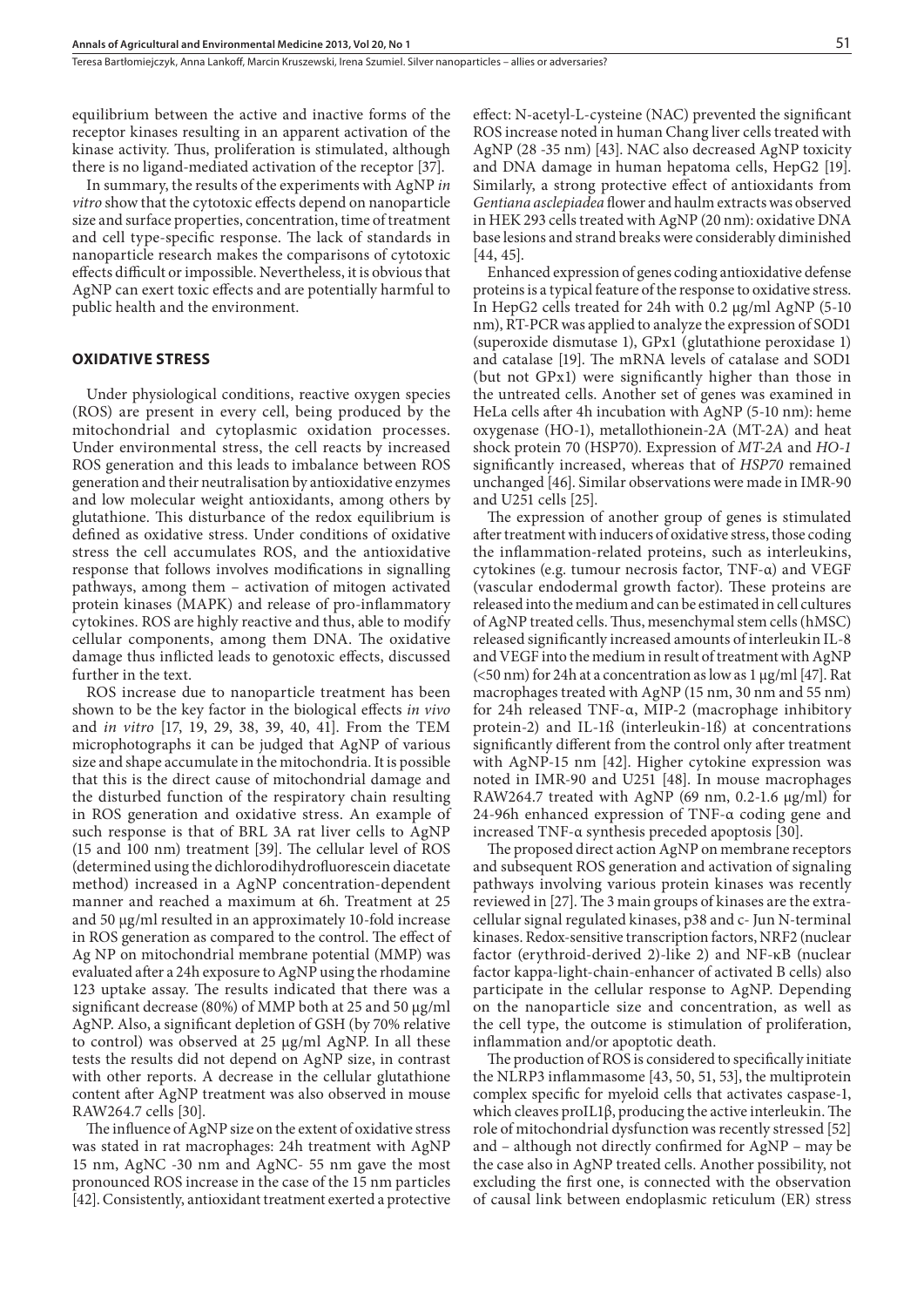and inflammasome activation [51]. It is plausible to assume that the same type of mechanism is activated under the influence of AgNP (and also other types of nanoparticles) which interact directly with ER and disturb the folding of protein molecules, thus inducing the ER stress [53, 54] (Fig. 4).



**Figure 4.** Proposed pro-inflammatory pathways induced by AgNP

#### **GENOTOXICITY**

AgNP-induced oxidative stress and resulting high level of ROS is the cause of DNA lesions, such as DNA breaks, oxidative adducts, oxidative single base damage causing point mutations. Apart from the direct damage, ROS is also the cause of lipid peroxidation and its products (e.g. nonenal) react with DNA, adding to the genotoxic effect. All these lesions – if left unrepaired by the cellular repair systems – are potentially carcinogenic.

DNA damage in cells of various origins is usually detected with the use of single cell electrophoresis or comet test which measures the sum of single and double strand breaks in individual cells (reviewed in [55]). In AgNP treated mammalian cells, the extent of DNA breakage was usually dependent on the particle size, concentration and time of treatment, as well as on cell type. Most experiments were carried out with human or mouse cells: L5178Y/Tk(+/-) mouse lymphoma cells [41], human peripheral blood cells [56], human mesenchymal stem cells (hMSCs) [47], NT2, human testicular embryonic carcinoma cell line, and primary testicular cells from C57BL6 mice of wild type and 8-oxoguanine DNA glycosylase knock-out (mOgg1(-/-) genotype [57], human normal bronchial epithelial (BEAS-2B) cells [16], human liver cells [22] and kidney cells [44].

The comet assay can also be used for determination of oxidative base damage by combining it with endonucleases that recognize specific lesions. An enzyme often applied is the formamidopyrimidine DNA glycosylase (*FPG*)*.* It was used to estimate oxidative base damage in HepG2 cells treated with AgNP (20 nm), and compared with that inflicted by 200 nm Ag particles and TiO<sub>2</sub> nanoparticles [58] (Fig. 5).

One consequence of the oxidative stress caused by AgNP is lipid peroxidation and DNA lesions caused by the reaction of peroxidation products with base residues. To the resulting bulky DNA adducts belong among others, etheno adducts formed in reaction with the main lipid peroxidation product, *trans*-4-hydroxy-2-nonenal. They can be determined by <sup>32</sup>P-postlabelling assay, a method often used for the estimation of exposure effects to mutagens and carcinogenic chemicals present in the environment [50]. With this method, DNA adducts were shown to form after 24h incubation of A549



**Figure 5.** Oxidative DNA damage recognized by formamidopyrimidine DNA glycosylase in HepG2 cells for 2h. Untreated cells served as controls. Statistically significant difference from control was found for Ag particles. Mean values are shown ±standard deviation, n = 4, *p* < 0.05. Measure of damage was the % DNA in the comet tail. Reproduced with permission of the Nukleonika publisher from [58]

cells with AgNP (30-50 nm) in a concentration-dependent manner (0-15 μg/ml). Treatment with NAC decreased adduct formation, thus indicating that they were formed as a result of oxidative stress [17].

A more recent and often applied method of DNA double strand break (DSB) estimation is the counting of gamma H2AX foci, which are formed at the sites of damage. Their number per cell corresponds with the number of DSB per cell [59]. It was shown that gamma H2AX foci (and hence, DSB) are formed in AgNP treated cells, for example, in HepG2 cells treated with AgNP (5-10 nm) at low concentrations  $(1-2 \mu g/ml)$ for 24h [19]. Consistently, in the same cells, treatment with AgNP (7-10 nm) induced micronuclei formation [18]. The micronuclei test is a standard in genotoxicity estimation [60]. A recently established significant association between micronuclei frequency in healthy human subjects and cancer risk [61], as well as neurodegenerative diseases [62], points to the potential health risk linked with excessive use of AgNP.

Micronuclei indicate the presence of the chromosomal damage which can be characterized in more detail by a considerably more time consuming methods. In the already mentioned human cell lines, lung fibroblasts (IMR-90) and glioblastoma (U251) after AgNP (6-20 nm, 25 µg/ml) treatment induced chromosomal aberrations. Their frequency was significantly higher in U251 cells than in the fibroblasts, corresponding with the DNA breakage level [38].

#### **CONCLUSIONS**

Figure 6 shows the effects of AgNP at the cellular level and summarizes the present state of knowledge reviewed in the presented study. As in the case of other nanoparticles, the most important effect apparently is the oxidative stress. The enhanced generation of ROS affects the mitochondrial respiratory chain and increases the amount of unfolded and misfolded proteins in the endoplasmic reticulum (ER), inducing the ER stress and the unfolded protein response (UPR). Both these types of cellular damage lead to a further ROS generation, DNA damage and the activation of signaling resulting in various, cell type-specific pathways to inflammation, apoptotic or necrotic death.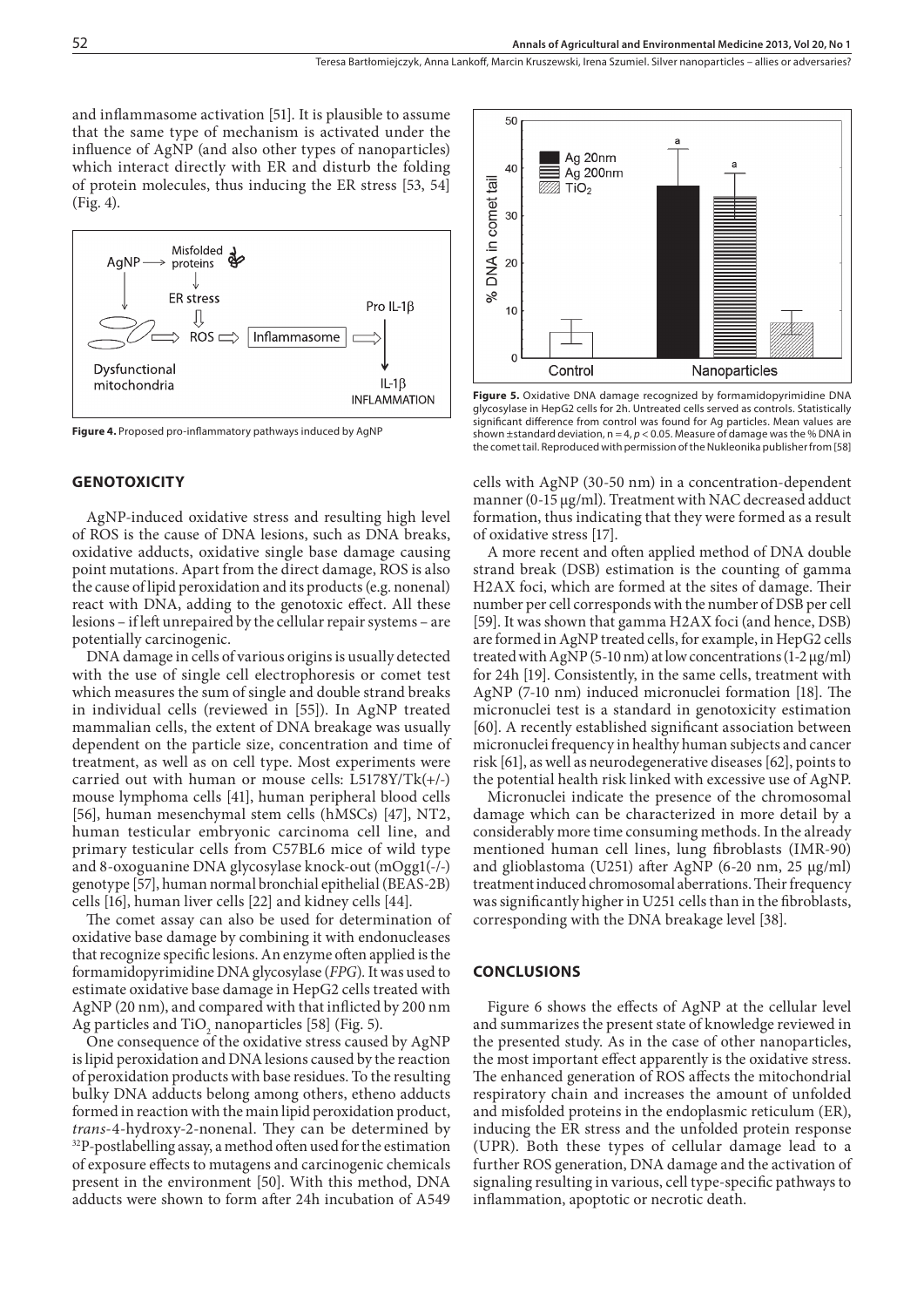Teresa Bartłomiejczyk, Anna Lankoff, Marcin Kruszewski, Irena Szumiel . Silver nanoparticles – allies or adversaries?



**Figure 6.** Mechanisms of AgNP cytotoxicity in the mammalian cell

Generally, the reviewed data seem to indicate that mammalian cells respond to AgNP in a similar way as to other factors that induce oxidative stress, including silver ions. However, this is not the case: a recent paper [63] shows that a considerable difference exists between gene expression profiles in human lung epithelial A549 cells treated with AgNP (more than 2-fold upregulation of more than 1,000 genes) or with Ag+ ions (133 genes), although the latter also induce oxidative stress. To achieve a full understanding of the molecular and cellular mechanisms of the response to AgNP, research must continue. So far, the experimental data point to mutagenic and carcinogenic properties of AgNP. In view of the potential health hazard, further basic research and elaboration of safety measure issues seem to be most important.

#### **Acknowledgements**

The study was supported by the Polish-Norwegian Research Fund (PNRF-122-AI-1/07) and National Science Centre, Grant No. N N404 316540 (MK). The authors acknowledge the assistance of Monica Borrin-Flint in the preparation of the manuscript.

#### **REFERENCES**

- 1. Lim ZZ, Li JE, Ng CT, Yung LY, Bay BH. Gold nanoparticles in cancer therapy. Acta Pharmacol Sin. 2011; 32: 983-990.
- 2. Talekar M, Kendall J, Denny W, Garg S. Targeting of nanoparticles in cancer: drug delivery and diagnostics. Anticancer Drugs. 2011; 22(10): 949-962.
- 3. Chopra I. The increasing use of silver-based products as antimicrobial agents: a useful development or a cause for concern? J Antimicrob Chemother. 2007; 59: 587-590.
- 4. Schrand AM, Dai L, Schlager JJ, Hussain SM. Toxicity testing of nanomaterials. Adv Exp Med Biol. 2012; 745: 58-75.
- 5. Schrand AM, Rahman MF, Hussain SM, Schlager JJ, Smith DA, Syed AF. Metal-based nanoparticles and their toxicity assessment. Wiley Interdiscip Rev Nanomed Nanobiotechnol. 2010; 2: 544-568.
- 6. Wiechers JW, Musee N. Engineered inorganic nanoparticles and cosmetics: facts, issues, knowledge gaps and challenges. J Biomed Nanotechnol. 2010; 6: 408-431.
- 7. Smita S, Gupta SK, Bartonova A, Dusinska M, Gutleb AC, Rahman Q. Nanoparticles in the environment: assessment using the causal diagram approach. Environ Health. 2012; 11 Suppl 1: S13.
- 8. Ahamed M, Alsalhi MS, Siddiqui MK. Silver nanoparticle applications and human health. Clin Chim Acta. 2010; 411: 1841-1848.
- 9. Dhawan A, Pandey A, Sharma V. Toxicity assessment of engineered nanomaterials: resolving the challenges. J Biomed Nanotechnol. 2011; 7: 6-7.
- 10. Dhawan A, Sharma V. Toxicity assessment of nanomaterials: methods and challenges. Anal Bioanal Chem. 2010; 398: 589-605.
- 11. Kruszewski M, Brzoska K, Brunborg G, Asare N, Dobrzyńska H, Dusinska M, et al. Toxicity of Silver Nanomaterials in Higher Eukaryotes. Adv Mol Toxicol. 2011; 5: 179-218.
- 12. Singh N, Manshian B, Jenkins GJ, Griffiths SM, Williams PM, Maffeis TG, Wright CJ, Doak SH. NanoGenotoxicology: the DNA damaging potential of engineered nanomaterials. Biomaterials 2009; 30: 3891- 3914.
- 13. Snopczynski T, Goralczyk K, Czaja K, Strucinski P, Hernik A, Korcz W, Ludwicki JK. Nanotechnology – possibilities and hazards. Rocz Panstw Zakl Hig. 2009; 60: 101-111 (in Polish).
- 14. Stensberg MC, Wei Q, McLamore ES, Porterfield DM, Wei A, Sepulveda MS. Toxicological studies on silver nanoparticles: challenges and opportunities in assessment, monitoring and imaging. Nanomedicine (Lond) 2011; 6: 879-898.
- 15. Jung WK, Kim SH, Koo HC, Shin S, Kim JM, Park YK, Hwang SY, Yang H, Park YH. Antifungal activity of the silver ion against contaminated fabric. Mycoses 2007; 50: 265-269.
- 16. Jung WK, Koo HC, Kim KW, Shin S, Kim SH, Park YH. Antibacterial activity and mechanism of action of the silver ion in Staphylococcus aureus and Escherichia coli. Appl Environ Microbiol. 2008; 74: 2171- 2178.
- 17. Foldbjerg R, Dang DA, Autrup H. Cytotoxicity and genotoxicity of silver nanoparticles in the human lung cancer cell line, A549. Arch Toxicol. 2011; 85: 743-750.
- 18. Kawata K, Osawa M, Okabe S. In vitro toxicity of silver nanoparticles at noncytotoxic doses to HepG2 human hepatoma cells. Environ Sci Technol. 2009; 43: 6046-6051.
- 19. Kim S, Choi JE, Choi J, Chung KH, Park K, Yi J, Ryu DY. Oxidative stress-dependent toxicity of silver nanoparticles in human hepatoma cells. Toxicol In Vitro 2009; 23: 1076-1084.
- 20. Lundqvist M, Stigler J, Elia G, Lynch I, Cedervall T, Dawson KA. Nanoparticle size and surface properties determine the protein corona with possible implications for biological impacts. Proc Natl Acad Sci USA 2008; 105: 14265-14270.
- 21. Monopoli MP, Bombelli FB, Dawson KA. Nanobiotechnology: nanoparticle coronas take shape. Nat Nanotechnol. 2011; 6: 11-12.
- 22. Monopoli MP, Walczyk D, Campbell A, Elia G, Lynch I, Baldelli BF, Dawson KA. Physical-Chemical Aspects of Protein Corona: Relevance to in Vitro and in Vivo Biological Impacts of Nanoparticles. J Am Chem Soc. 2011; 133(8): 2525-2534.
- 23. Walczyk D, Bombelli FB, Monopoli MP, Lynch I, Dawson KA. What the cell "sees" in bionanoscience. J Am Chem Soc. 2010; 132: 5761-5768.
- 24. Kwon JT, Hwang SK, Jin H, Kim DS, Minai-Tehrani A, Yoon HJ, Choi M, Yoon TJ, Han DY, Kang YW, Yoon BI, Lee JK, Cho MH. Body distribution of inhaled fluorescent magnetic nanoparticles in the mice. J Occup Health 2008; 50: 1-6.
- 25. Asharani PV, Hande MP, Valiyaveettil S. Anti-proliferative activity of silver nanoparticles. BMC Cell Biol. 2009; 10: 65.
- 26. Greulich C, Diendorf J, Gessmann J, Simon T, Habijan T, Eggeler G, Schildhauer TA, Epple M, Koller M. Cell type-specific responses of peripheral blood mononuclear cells to silver nanoparticles. Acta Biomater. 2011; 7: 3505-3514.
- 27. Marano F, Hussain S, Rodrigues-Lima F, Baeza-Squiban A, Boland S. Nanoparticles: molecular targets and cell signalling. Arch Toxicol. 2011; 85(7): 733-741.
- 28. Greulich C, Diendorf J, Simon T, Eggeler G, Epple M, Koller M. Uptake and intracellular distribution of silver nanoparticles in human mesenchymal stem cells. Acta Biomater. 2011; 7: 347-354.
- 29. Vanwinkle BA, de Mesy Bentley KL, Malecki JM, Gunter KK, Evans IM, Elder A, Finkelstein JN, Oberdorster G, Gunter TE. Nanoparticle (NP) uptake by type I alveolar epithelial cells and their oxidant stress response. Nanotoxicology 2009; 3: 307-318.
- 30. Park EJ, Yi J, Kim Y, Choi K, Park K. Silver nanoparticles induce cytotoxicity by a Trojan-horse type mechanism. Toxicol In Vitro. 2010; 24: 872-878.
- 31. Lankoff A, Sandberg WJ, Wegierek-Ciuk A, Lisowska H, Refsnes M, Sartowska B, Schwarze PE, Meczynska-Wielgosz S, Wojewodzka M, Kruszewski M. The effect of agglomeration state of silver and titanium dioxide nanoparticles on cellular response of HepG2, A549 and THP-1 cells. Toxicol Lett. 2012; 208: 197-213.